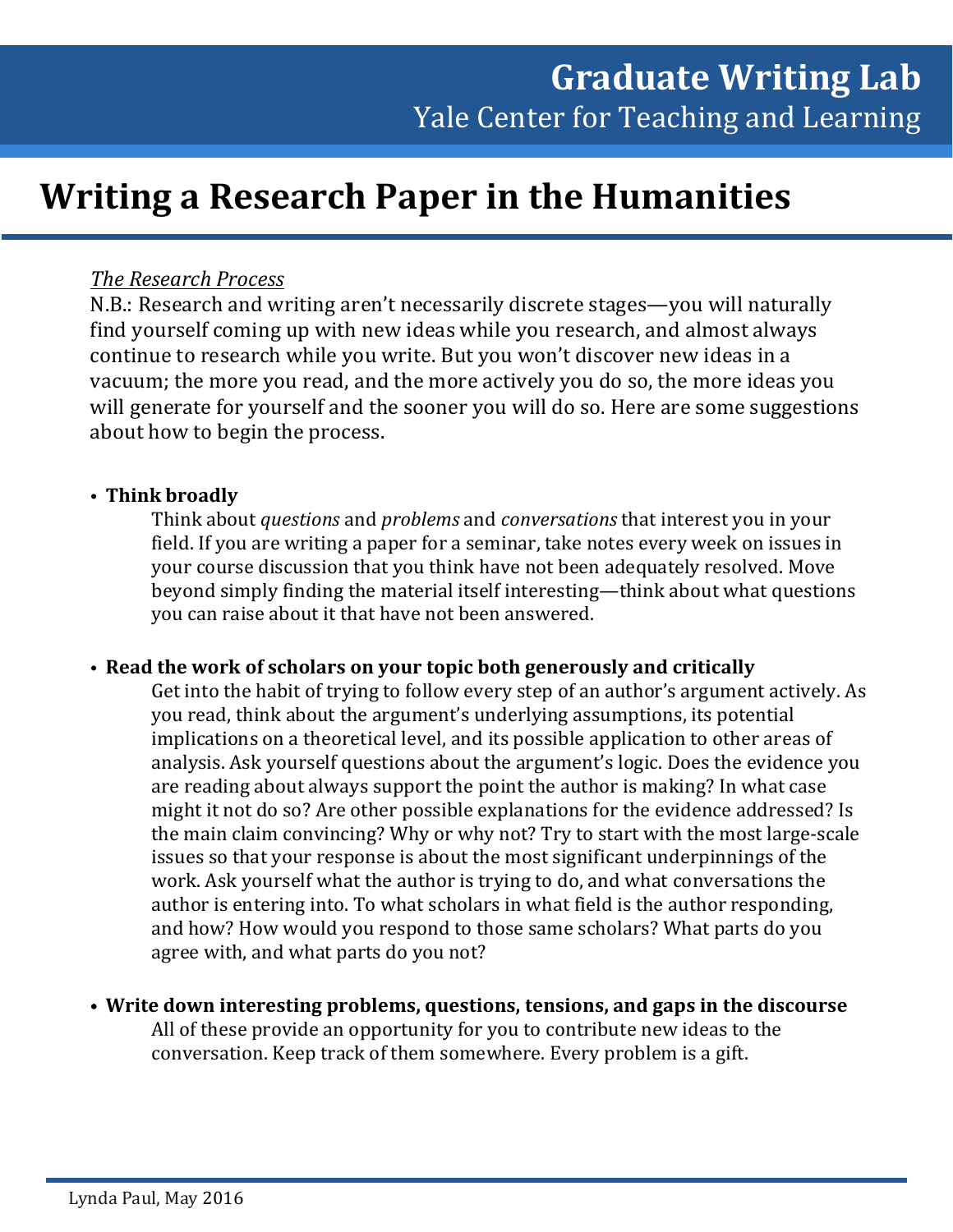## • **Write out lists, questions, ideas that confuse you, and interesting problems**

Whether or not you feel "ready" to write anything down, the more you can get on paper, the easier it is to see your ideas in relation to each other. You need not start with complete sentences at first. Try drawing arrows connecting words that represent different ideas. Make lists of opposing binaries. Jot down in one place topics or texts that have not been analyzed sufficiently. Brainstorm. Then zoom in on the areas you seem to be thinking the most about, and continue to develop those ideas. This will lead you to your topic. Once you have that, continue reading in a more focused way, looking for sources that speak directly to your areas of interest.

# • **Follow the bibliographic threads**

Look in the bibliographies and footnotes of the works you are reading. Try to find the most up-to-date discussions and the most cutting-edge responses to the topic in your field. Where is the conversation on this idea *right now*? Are people from other fields responding to it? Try to write a 1-paragraph synthetic summary of what scholars used to think of your topic and what they think about it now.

# *The Writing Process*

N.B.: Frequently, the process of writing a research paper in the humanities does not follow a linear trajectory. Even changing just one piece might mean that the entire structure has shifted and needs to be adjusted. You might discover new pieces of evidence after you have written about others, or decide after two drafts that a counter-argument you have been thinking about actually undermines part of your main claim and that you therefore need to change the point you are making. You might not figure out what your main claim is until after you have written a placeholder introduction and a complete first draft. But in whatever order the pieces of the paper unfold for you, and however recursively you revisit sections and revise them, you will benefit from keeping in mind the following components, which are crucial to a humanistic argument.

# • **Articulate a question or problem that is driving your paper**

The question/problem may change throughout the writing process, but if that happens, just keep revising it. The more specific and complex you can make your question/problem, the more it will help you develop and refine your argument. It is useful for keeping you on track and can remind you of what ideas still need to be addressed when you are in the midst of the writing process.